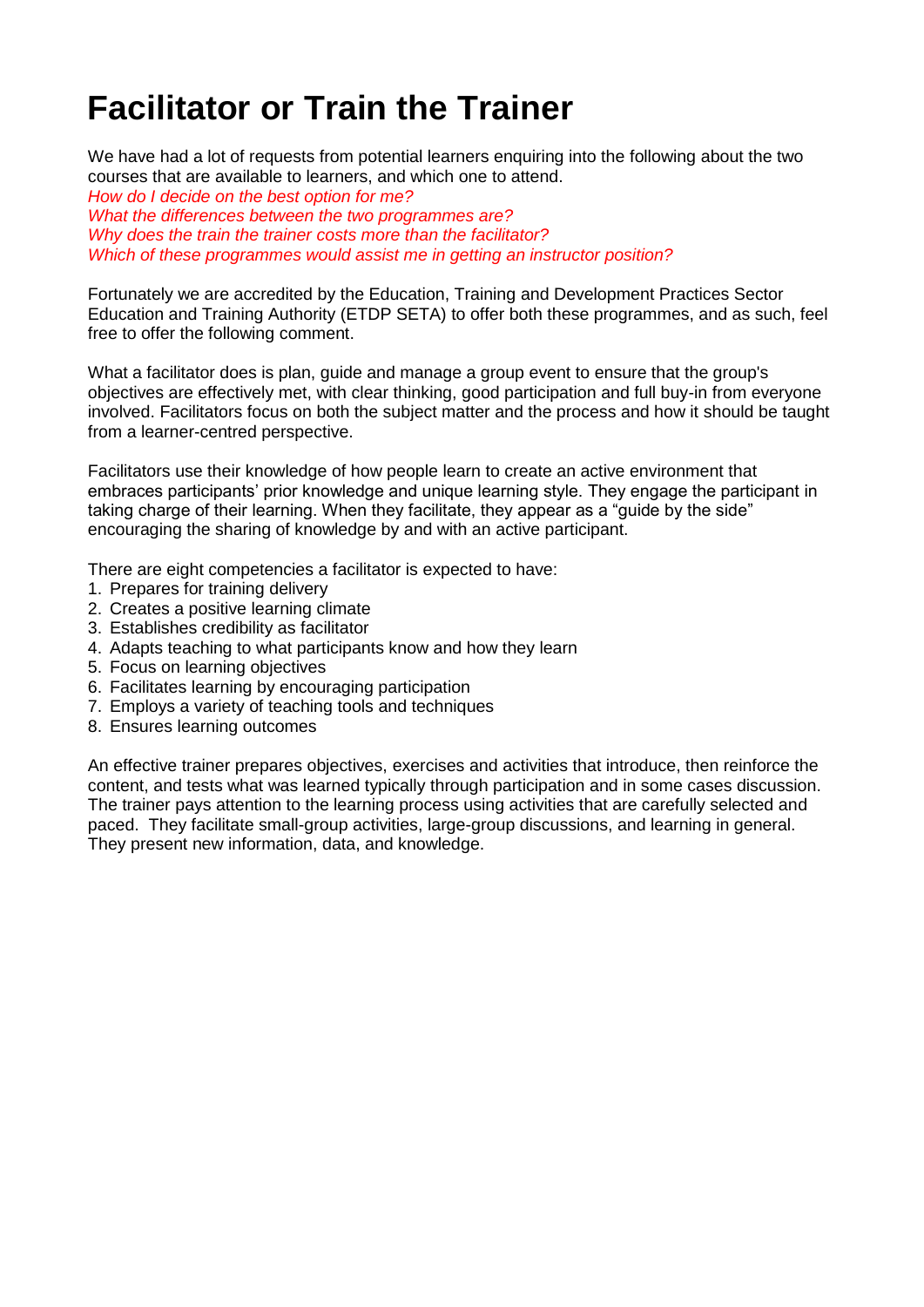## **Questionnaire:**

| Question                                                                                                                                                                                                                 | <b>Yes</b>  | <b>No</b>                |
|--------------------------------------------------------------------------------------------------------------------------------------------------------------------------------------------------------------------------|-------------|--------------------------|
| 1. I have knowledge about at least three methodologies for<br>facilitating learning. (E.g. Pavlov / Vygotsky / Kolb)                                                                                                     | Facilitator | <b>Train the Trainer</b> |
| 2. I have knowledge about how to organize resources for my<br>learning event.                                                                                                                                            | Facilitator | <b>Train the Trainer</b> |
| 3. I have knowledge about how to produce a learning event plan.                                                                                                                                                          | Facilitator | Train the Trainer        |
| 4. I have knowledge about how to select materials from a prescribed<br>package.                                                                                                                                          | Facilitator | <b>Train the Trainer</b> |
| 5. I have knowledge about methods for evaluating learning and<br>facilitation.                                                                                                                                           | Facilitator | <b>Train the Trainer</b> |
| 6. I have knowledge about strategies, techniques and activities for<br>using the kinds of support materials and / or equipment<br>appropriate to facilitation methodologies.                                             | Facilitator | <b>Train the Trainer</b> |
| 7. I have knowledge about the different learning styles and<br>preferences, observed or found in the literature.                                                                                                         | Facilitator | <b>Train the Trainer</b> |
| 8. I have knowledge about the forms of practice that promote the<br>values described in the Bill of Rights and the principles<br>underpinning the National Qualifications Framework and<br><b>Employment Equity Act.</b> | Facilitator | <b>Train the Trainer</b> |
| 9. I have knowledge about the main similarities and differences<br>between how adults learn and how children learn, and<br>implications for own practice                                                                 | Facilitator | <b>Train the Trainer</b> |
| 10.I have knowledge about the outcomes-based approach to<br>learning.                                                                                                                                                    | Facilitator | <b>Train the Trainer</b> |
| 11.I have knowledge about the psychology of group dynamics.                                                                                                                                                              | Facilitator | Train the Trainer        |
| 12.I have worked with and have knowledge about sector and<br>workplace skills plans.                                                                                                                                     | Facilitator | <b>Train the Trainer</b> |
| 13.1 will NOT be working under supervision of a more senior<br>practitioner.                                                                                                                                             | Facilitator | <b>Train the Trainer</b> |
| 14.1 will NOT have to analyse my own strengths and weaknesses<br>during facilitation as critical factors in the achievements of the<br>programme.                                                                        | Facilitator | <b>Train the Trainer</b> |
| 15. It will be expected of me to identify other competent learning<br>facilitators.                                                                                                                                      | Facilitator | <b>Train the Trainer</b> |
| 16.I will have to report on the effectiveness of training and the<br>influence thereof on achieving goals as set out in the workplace<br>skills plan / annual training report.                                           | Facilitator | <b>Train the Trainer</b> |
| <b>Own Evaluation</b>                                                                                                                                                                                                    | /16         | /16                      |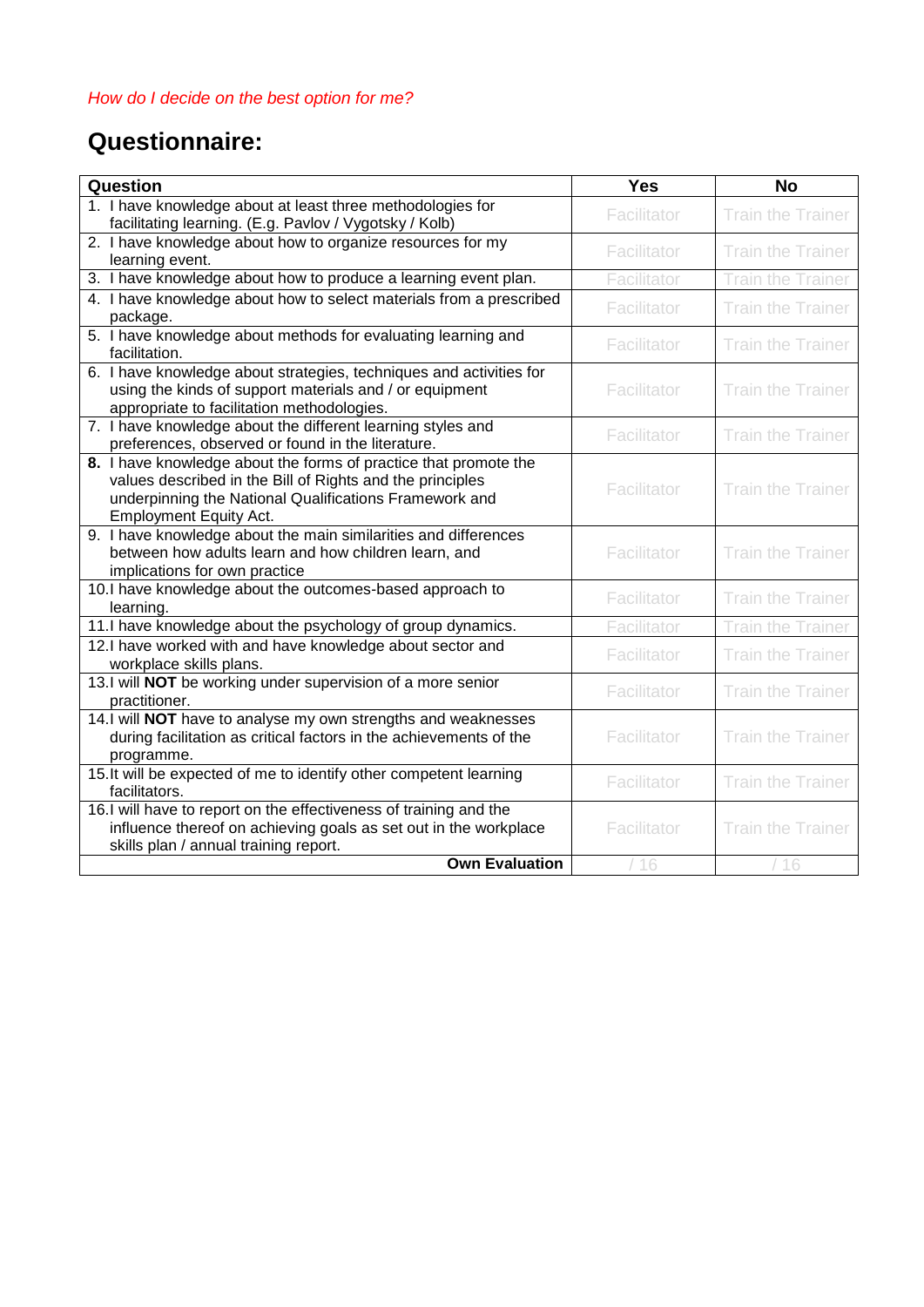## *What the differences between the two programmes are?*

|                                           | <b>Facilitator</b>                                                                                                                                                                                                                                                                                                                                                                                                                                                                                                                                                                                                                                                                                                                                                                                                                                                                                                                                                                                                                                                                                                                                                                                                                                                                                                           | <b>Train the Trainer</b>                                                                                                                                                                                                                                                                                                                                                                                                                                                                                                                                                                                                                                                                                                                                                                                                                                                                                                       |
|-------------------------------------------|------------------------------------------------------------------------------------------------------------------------------------------------------------------------------------------------------------------------------------------------------------------------------------------------------------------------------------------------------------------------------------------------------------------------------------------------------------------------------------------------------------------------------------------------------------------------------------------------------------------------------------------------------------------------------------------------------------------------------------------------------------------------------------------------------------------------------------------------------------------------------------------------------------------------------------------------------------------------------------------------------------------------------------------------------------------------------------------------------------------------------------------------------------------------------------------------------------------------------------------------------------------------------------------------------------------------------|--------------------------------------------------------------------------------------------------------------------------------------------------------------------------------------------------------------------------------------------------------------------------------------------------------------------------------------------------------------------------------------------------------------------------------------------------------------------------------------------------------------------------------------------------------------------------------------------------------------------------------------------------------------------------------------------------------------------------------------------------------------------------------------------------------------------------------------------------------------------------------------------------------------------------------|
| <b>Number of Unit</b><br><b>Standards</b> | $\mathbf{1}$                                                                                                                                                                                                                                                                                                                                                                                                                                                                                                                                                                                                                                                                                                                                                                                                                                                                                                                                                                                                                                                                                                                                                                                                                                                                                                                 | $\overline{2}$                                                                                                                                                                                                                                                                                                                                                                                                                                                                                                                                                                                                                                                                                                                                                                                                                                                                                                                 |
|                                           |                                                                                                                                                                                                                                                                                                                                                                                                                                                                                                                                                                                                                                                                                                                                                                                                                                                                                                                                                                                                                                                                                                                                                                                                                                                                                                                              |                                                                                                                                                                                                                                                                                                                                                                                                                                                                                                                                                                                                                                                                                                                                                                                                                                                                                                                                |
| <b>Embedded</b><br>Knowledge              | • The sector and workplace skills plan.<br>• At least three methodologies for facilitating learning.<br>• Strategies, techniques and activities for using the kinds of support<br>materials and/or equipment appropriate to facilitation<br>methodologies.<br>• Methods for evaluating learning and facilitation.<br>• Psychology of group dynamics.<br>• Outcomes-based approach to learning.<br>• Forms of practice that promote the values described in the Bill of<br>Rights and the principles underpinning the National Qualifications<br>Framework and Employment Equity Act.                                                                                                                                                                                                                                                                                                                                                                                                                                                                                                                                                                                                                                                                                                                                         | None                                                                                                                                                                                                                                                                                                                                                                                                                                                                                                                                                                                                                                                                                                                                                                                                                                                                                                                           |
| <b>Unit Standards</b>                     | 117871 Facilitate learning using a variety of given<br>methodologies NQF 5 Cr 10<br>SO1 Plan and prepare for facilitation.<br>• Analysis of learners and learning needs reveals the key elements of<br>learning required to achieve defined outcomes. The learning<br>outcomes are confirmed to meet stakeholder objectives.<br>Stakeholders may include but are not limited to - learners, trainer,<br>colleagues, supervisors, management, quality assurance staff,<br>health and safety staff.<br>• Plans cater for the needs of learners and stakeholders, possible<br>learning barriers, previous learning experiences, literacy and<br>numeracy levels, language, culture, special needs and different<br>learning styles.<br>• Resources, locations, and personnel are arranged to suit intended<br>delivery.<br>• Learning material is prepared to suit the purpose of the facilitated<br>activities and the agreed outcomes. Learning material could include<br>notes, diagrams, worksheets, audio and visual aids and models<br>• Facilitation methods selected are appropriate to the learners and<br>agreed learning outcomes. Descriptions are provided of a variety of<br>facilitation methodologies in terms of their essential approach and<br>purpose, and selected methodologies are justified in terms of | 10231 Plan a learning event NQF 4 Cr 8<br>SO1 Produce a learning event plan<br>• Learning outcomes to be achieved in the learning event are listed.<br>• Learning outcomes listed are in line with the specific outcomes<br>stated in relevant unit standards.<br>• Listed learning outcomes are achievable within the time allocated<br>for the event.<br>• An appropriate and logical sequence of teaching techniques and<br>learning activities is listed.<br>• Amount of time allocated for activities is appropriate.<br>Opportunities for application and practice are provided for in the<br>plan.<br>SO2 Select materials from a prescribed package<br>• Materials to be used are identified.<br>• Materials selected support planned learning outcomes.<br>• Materials selected support planned learning activities.<br>• Materials selected are appropriate in terms of language usage and<br>level of the learners. |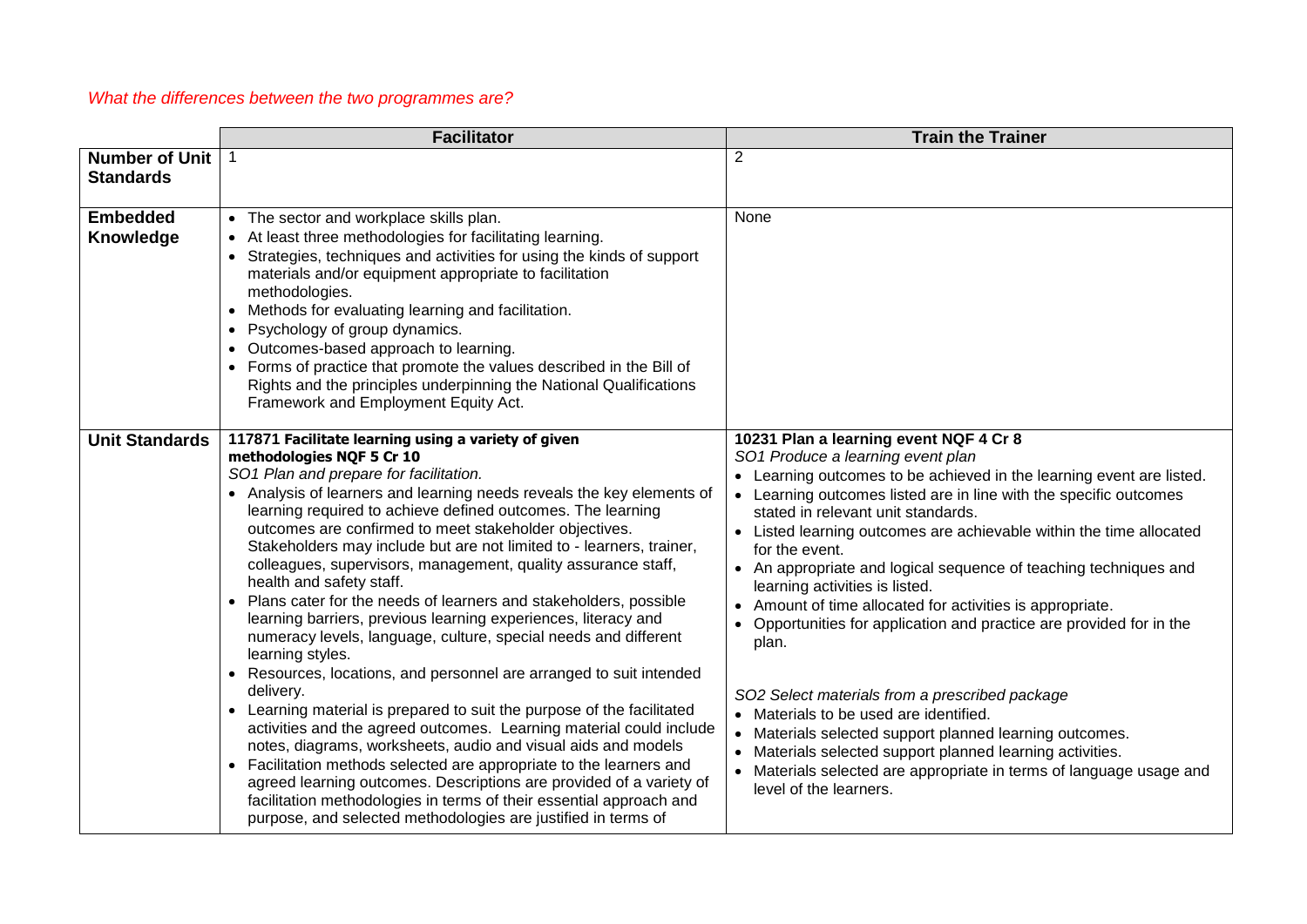| <b>Facilitator</b>                                                                                                                                                                                                                                                                                                                                                                                                                                                                                                                                                                                                                                                                                                                                                                                                                                                                                                                                                                                                                                                                                                                                                                                                                                                                                                                                                                                                                                                                                                                                                                                                                                                                                                                                                                                                                                                                                                                                                                                                                                                                                                                                                                                  | <b>Train the Trainer</b>                                                                                                                                                                                                                                                                                                                                                                                                                                                                                                                                                                                                                                                                                                                                                                                                                                                                                                                                                                                                                                                                                                                                                                                                                                                                                                                                                                                                                                                                                                                                                                                                                                                                                                                                                                                                                                                                                                                                                        |
|-----------------------------------------------------------------------------------------------------------------------------------------------------------------------------------------------------------------------------------------------------------------------------------------------------------------------------------------------------------------------------------------------------------------------------------------------------------------------------------------------------------------------------------------------------------------------------------------------------------------------------------------------------------------------------------------------------------------------------------------------------------------------------------------------------------------------------------------------------------------------------------------------------------------------------------------------------------------------------------------------------------------------------------------------------------------------------------------------------------------------------------------------------------------------------------------------------------------------------------------------------------------------------------------------------------------------------------------------------------------------------------------------------------------------------------------------------------------------------------------------------------------------------------------------------------------------------------------------------------------------------------------------------------------------------------------------------------------------------------------------------------------------------------------------------------------------------------------------------------------------------------------------------------------------------------------------------------------------------------------------------------------------------------------------------------------------------------------------------------------------------------------------------------------------------------------------------|---------------------------------------------------------------------------------------------------------------------------------------------------------------------------------------------------------------------------------------------------------------------------------------------------------------------------------------------------------------------------------------------------------------------------------------------------------------------------------------------------------------------------------------------------------------------------------------------------------------------------------------------------------------------------------------------------------------------------------------------------------------------------------------------------------------------------------------------------------------------------------------------------------------------------------------------------------------------------------------------------------------------------------------------------------------------------------------------------------------------------------------------------------------------------------------------------------------------------------------------------------------------------------------------------------------------------------------------------------------------------------------------------------------------------------------------------------------------------------------------------------------------------------------------------------------------------------------------------------------------------------------------------------------------------------------------------------------------------------------------------------------------------------------------------------------------------------------------------------------------------------------------------------------------------------------------------------------------------------|
| applicability to the identified learning needs.<br>• Preparation of the facilitation process ensures the facilitator is ready<br>to implement the process. This includes the availability of key<br>questions, scenarios, triggers, challenges, problems, tasks and<br>activities as is appropriate to the situation.<br>• The learning environment is arranged to meet organisational and<br>legislative requirements for safety and accessibility.<br>• Review criteria are established and documented in accordance with<br>organisation policies and procedures.<br>SO2 Facilitate learning.<br>• Learning is facilitated in a coherent manner using appropriate<br>methodologies in line with established principles associated with<br>selected methodologies.<br>• The learning environment and facilitation approach promotes open<br>interaction and ensures learners are aware of expected learning<br>outcomes and are active participants in their own learning.<br>• The facilitation approach and use of facilitated activities enables<br>learners to draw from and share their own experiences and work out<br>and apply concepts for themselves.<br>• Facilitation contributes to the development of concepts through<br>participation and provides opportunities to practise and consolidate<br>learning. Facilitation promotes the achievement of agreed learning<br>outcomes by individuals while maintaining an emphasis on the<br>manner and quality of the learning experience.<br>• Groups are managed in line with facilitation principles and in a<br>manner that maximises the strengths of group learning while<br>recognising the needs and requirements of individual members.<br>• Questioning techniques are consistent with the facilitation approach,<br>promote learner involvement and contribute towards the<br>achievement of learning outcomes.<br>• Opportunities are created to monitor learner's progress in terms of<br>the agreed outcomes, and where possible facilitate the gathering of<br>evidence for assessment purposes. Where necessary, modifications<br>are made to the facilitation approach to ensure the learners' needs<br>are addressed. | SO3 Organise resources for a learning event<br>• Equipment and resources needed are identified. (e.g. writing<br>boards, flipchart, OHP)<br>• Requisitions for equipment and materials are submitted in time to<br>the appropriate person.<br>• Quantity of materials/equipment ordered matches anticipated<br>number of learners.<br>• Materials/equipment to be used are available and organised in an<br>orderly manner.<br>• Venue is arranged in a way which promotes learner participation<br>and suits learning activities.<br>10289 Facilitate a programme of learning NQF 5 Cr 24<br>SO1 Use knowledge and theory to develop facilitation skills.<br>• Main similarities and differences between how adults learn and how<br>children learn, and implications for own practice, are described.<br>(E.g. differences in life experiences, purpose for learning, time<br>available for learning, relevant physical differences. Similar needs<br>for relevance, respect, affirmation, stimulation.)<br>Evidence and examples of learner-centeredness in own facilitation<br>is presented.<br>• Different learning styles and preferences, observed or found in the<br>literature, are described and related to own learners/learning group.<br>(E.g. learners who like learning in groups and those who like<br>learning individually, learners who like starting with the whole picture<br>and those who learn step-by-step, learners who prefer logical tasks<br>and those who prefer creative tasks, learners who prefer to learn by<br>listening, those who prefer reading and looking and those who<br>prefer to learn by doing.)<br>• Learning styles and preferences of learners within a group are<br>identified.<br>• A range of teaching methods and techniques, which complement<br>and support styles and preferences of learners, is identified.<br>• Choice of methods and techniques can be justified in terms of the<br>learning area being facilitated. |
|                                                                                                                                                                                                                                                                                                                                                                                                                                                                                                                                                                                                                                                                                                                                                                                                                                                                                                                                                                                                                                                                                                                                                                                                                                                                                                                                                                                                                                                                                                                                                                                                                                                                                                                                                                                                                                                                                                                                                                                                                                                                                                                                                                                                     |                                                                                                                                                                                                                                                                                                                                                                                                                                                                                                                                                                                                                                                                                                                                                                                                                                                                                                                                                                                                                                                                                                                                                                                                                                                                                                                                                                                                                                                                                                                                                                                                                                                                                                                                                                                                                                                                                                                                                                                 |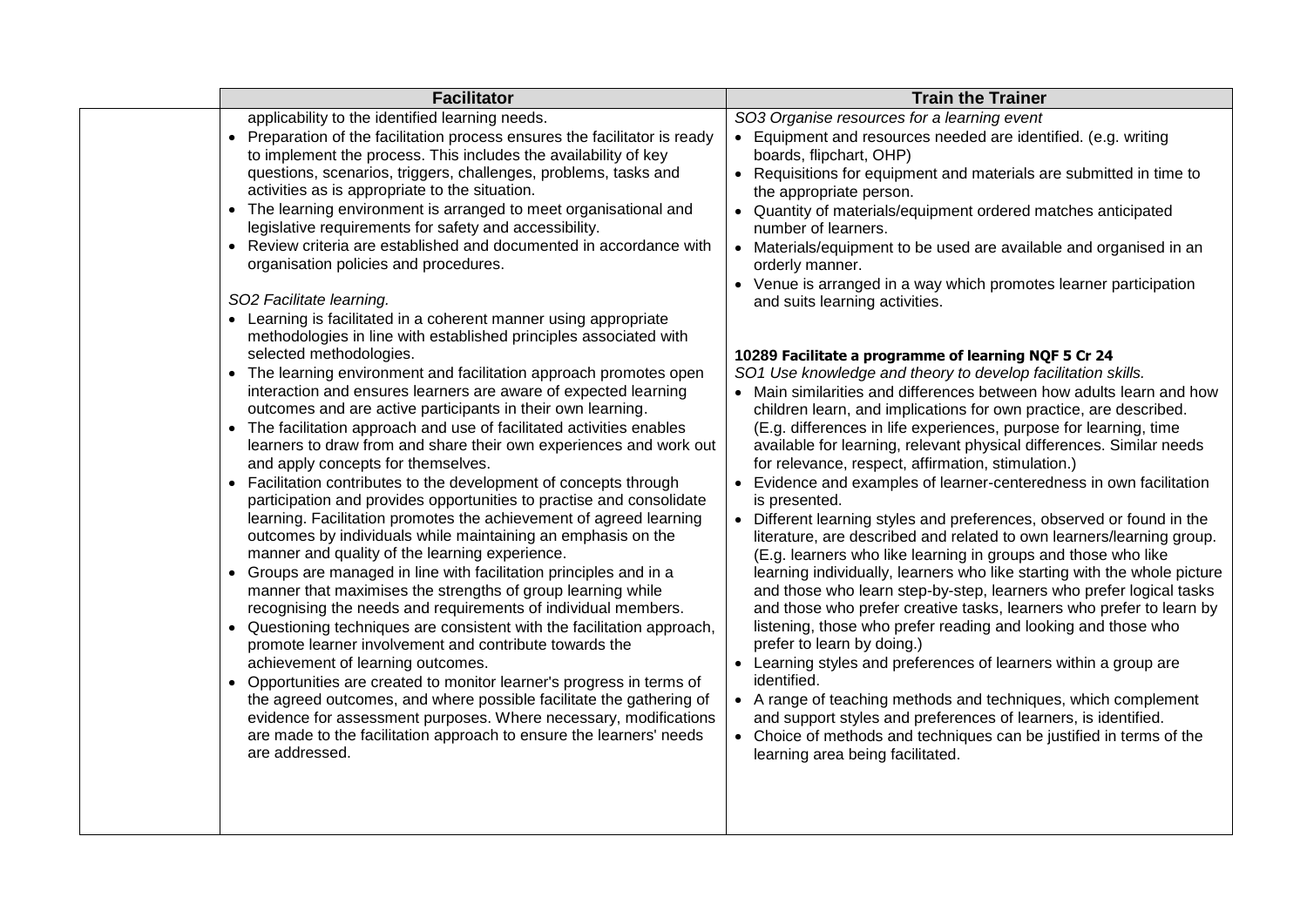| <b>Facilitator</b>                                                                                              | <b>Train the Trainer</b>                                                                                                                                                              |
|-----------------------------------------------------------------------------------------------------------------|---------------------------------------------------------------------------------------------------------------------------------------------------------------------------------------|
| SO3 Evaluate learning and facilitation.                                                                         | SO2 Apply principles of OBE to facilitation of learning.                                                                                                                              |
| • Learner and stakeholder feedback on facilitated learning is sought                                            | • Main differences between OBE and traditional forms of education,                                                                                                                    |
| and critically analysed against review criteria.                                                                | and implications for own practice, are described. (e.g. rote learning                                                                                                                 |
| • The review reveals strengths and weaknesses of the planning,                                                  | vs. performance, assessment of recall vs. assessment of                                                                                                                               |
| preparation and facilitation of learning.<br>• Review includes useful recommendations for improvement in future | performance, time taken to reach required performance)<br>• Choice of activities in the learning programme can be justified with                                                      |
| interventions, including the possibility of remedial actions.                                                   | reference to key principles of South African OBE. (e.g. learner-<br>centeredness, flexible rate of learning, outcome-driven, focus on                                                 |
|                                                                                                                 | performance, integration of assessment into learning activities)                                                                                                                      |
|                                                                                                                 | • Learning outcomes of relevant unit standards are explained in<br>simple terms to learners.                                                                                          |
|                                                                                                                 | • Examples of learning activities, which facilitate the performance of<br>specific outcomes in learners, are given.                                                                   |
|                                                                                                                 | • Examples of learning activities, which encourage the development<br>of critical cross-field outcomes in learners, are given.                                                        |
|                                                                                                                 | SO3 Develop learner confidence.                                                                                                                                                       |
|                                                                                                                 | • Learners' expectations are elicited and discussed in relation to the                                                                                                                |
|                                                                                                                 | outcomes of the learning programme.                                                                                                                                                   |
|                                                                                                                 | • Positive feedback is presented to learners whenever appropriate.<br>Correction of errors is done timeously and tactfully.                                                           |
|                                                                                                                 | • Corrections/alterations to learners' texts are done in a manner which<br>does not deface the texts.                                                                                 |
|                                                                                                                 | • Learners are encouraged assess their own progress, against<br>previous performance, rather than in comparison to performance of<br>peers.                                           |
|                                                                                                                 | • Examples of good/excellent learner performance are shared with<br>other learners.                                                                                                   |
|                                                                                                                 | • Pace of communication and planned activities is adapted to specific<br>learner or learning group.                                                                                   |
|                                                                                                                 | SO4 Encourage cooperative learning.                                                                                                                                                   |
|                                                                                                                 | • Dysfunctional interactions in learning group are identified and<br>minimised. (e.g. situations of dependency, sexual harassment,<br>victimisation of certain individuals or groups) |
|                                                                                                                 | Construction of small groups shows sensitivity to learning                                                                                                                            |
|                                                                                                                 | styles/preferences of learners, abilities of learners and dysfunctional<br>interactions.                                                                                              |
|                                                                                                                 | • Management of conflict involves the learning group and moves                                                                                                                        |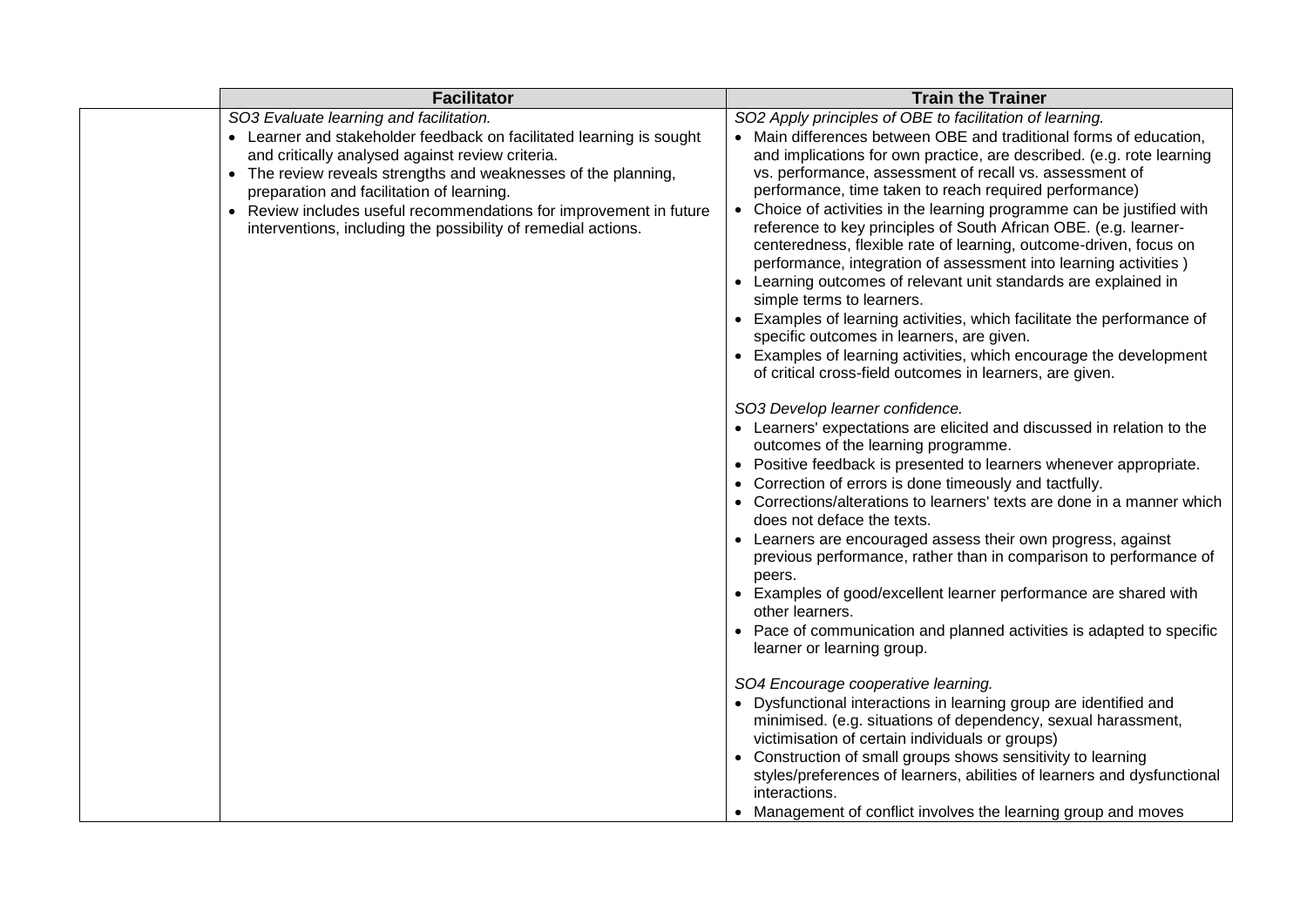| timeously towards resolution.<br>• Learning activities and tasks are structured to encourage<br>cooperative planning and efforts of learners.<br>• Learners are given opportunities to interpret (sum up, summarise,<br>repeat, paraphrase, re-phrase) comments from other learners.<br>• Norms for challenging comments/opinions of other learners are<br>formulated.<br>• Learners are encouraged to challenge facilitator and one another<br>within accepted norms.<br>• Learners are encouraged to offer one another constructive feedback<br>on performance.<br>Strategies are used to restore learner attention and interest, when<br>necessary. (e.g. change of pace, change of activity, humour,<br>competitions, short breaks)<br>SO5 Facilitate the development of critical cross-field outcomes.<br>• Activities which require learners to identify and solve problems are<br>included in the learning programme.<br>• Activities which require learners to work effectively with others as<br>members of a team are included in the learning programme.<br>• Activities which require learners to organise and manage their own<br>actions responsibly and effectively are included in the learning<br>programme.<br>• Activities which require learners to collect, analyse, organise and<br>critically evaluate information are included in the learning<br>programme.<br>• Activities which require learners to communicate effectively using<br>visual, mathematical and/or language skills are included in the<br>learning programme.<br>• Activities which require learners to understand the world as a set of<br>related systems are included in the learning programme.<br>• Activities which require learners to use science and technology<br>effectively and to show responsibility towards the environment and<br>health of others are included in the learning programme.<br>• Activities which require learners to contribute to the full personal<br>development of each learner and the social and economic<br>development of society at large are included in the learning | <b>Facilitator</b> | <b>Train the Trainer</b> |
|----------------------------------------------------------------------------------------------------------------------------------------------------------------------------------------------------------------------------------------------------------------------------------------------------------------------------------------------------------------------------------------------------------------------------------------------------------------------------------------------------------------------------------------------------------------------------------------------------------------------------------------------------------------------------------------------------------------------------------------------------------------------------------------------------------------------------------------------------------------------------------------------------------------------------------------------------------------------------------------------------------------------------------------------------------------------------------------------------------------------------------------------------------------------------------------------------------------------------------------------------------------------------------------------------------------------------------------------------------------------------------------------------------------------------------------------------------------------------------------------------------------------------------------------------------------------------------------------------------------------------------------------------------------------------------------------------------------------------------------------------------------------------------------------------------------------------------------------------------------------------------------------------------------------------------------------------------------------------------------------------------------------------------------------------------------------------------------------------------|--------------------|--------------------------|
|                                                                                                                                                                                                                                                                                                                                                                                                                                                                                                                                                                                                                                                                                                                                                                                                                                                                                                                                                                                                                                                                                                                                                                                                                                                                                                                                                                                                                                                                                                                                                                                                                                                                                                                                                                                                                                                                                                                                                                                                                                                                                                          |                    | programme.               |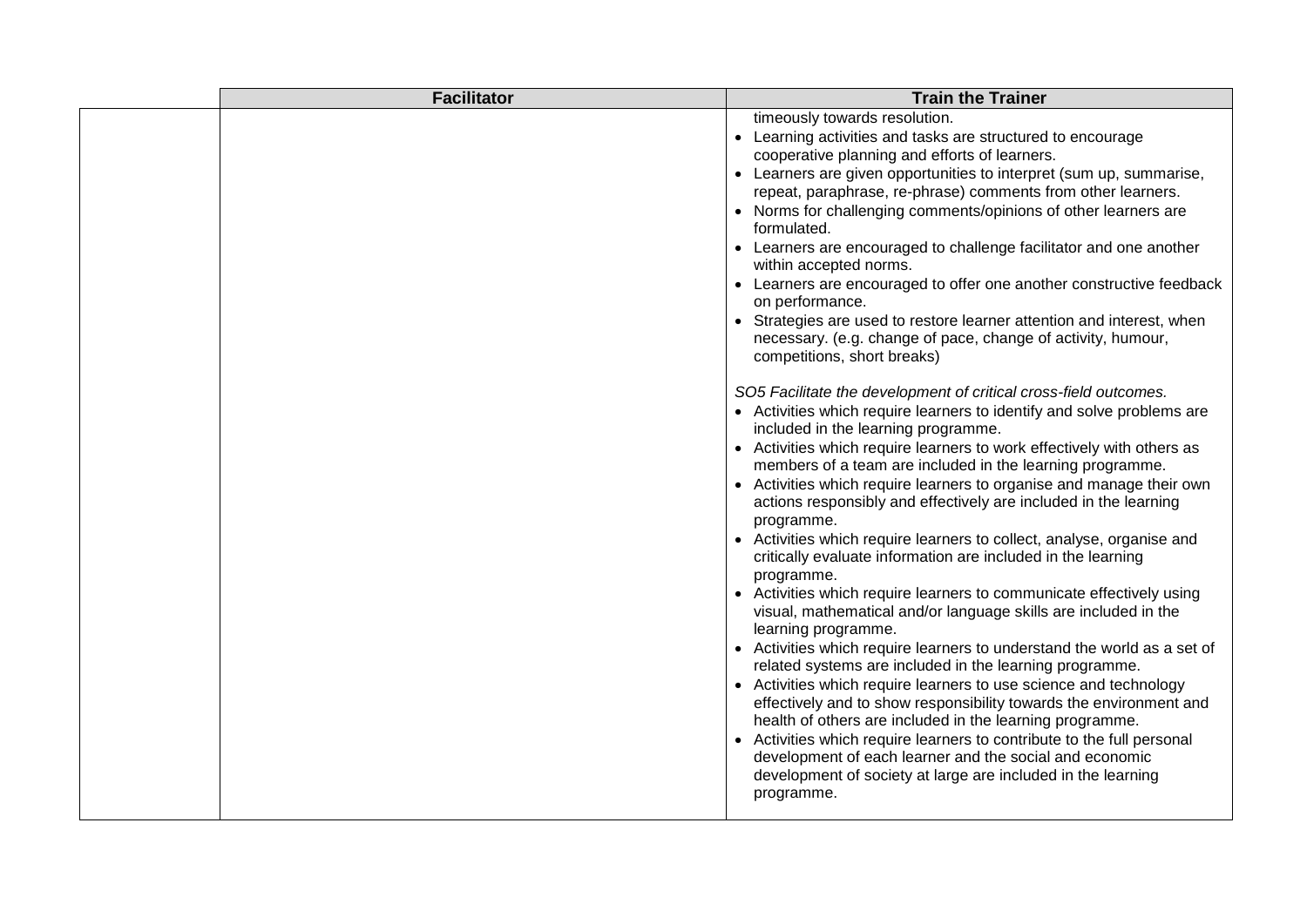|                                                                                                                                         | <b>Facilitator</b>                                                                                                                                                                                                                                                                                                                                                                                                                                                                                                                            | <b>Train the Trainer</b>                                                                                                                                                                                                                                                                                                                                                                                                                                                                                                                                                                                                                                                                                                                                                                                                                                                                   |
|-----------------------------------------------------------------------------------------------------------------------------------------|-----------------------------------------------------------------------------------------------------------------------------------------------------------------------------------------------------------------------------------------------------------------------------------------------------------------------------------------------------------------------------------------------------------------------------------------------------------------------------------------------------------------------------------------------|--------------------------------------------------------------------------------------------------------------------------------------------------------------------------------------------------------------------------------------------------------------------------------------------------------------------------------------------------------------------------------------------------------------------------------------------------------------------------------------------------------------------------------------------------------------------------------------------------------------------------------------------------------------------------------------------------------------------------------------------------------------------------------------------------------------------------------------------------------------------------------------------|
|                                                                                                                                         |                                                                                                                                                                                                                                                                                                                                                                                                                                                                                                                                               | SO6 Evaluate a programme of learning (series of learning events).<br>• Actual outcomes and achievements of the programme are<br>compared to planned outcomes.<br>• Unexpected outcomes, positive and negative, are identified.<br>Feedback from learners is elicited and interpreted.<br>• Critical incidents (interactions, events or activities) which affected<br>the achievements of the learning programme are described.<br>• Plan of the programme, including events and activities, is analysed<br>as a critical factor in the achievements of the programme.<br>• Strengths and weaknesses of own facilitation are analysed as<br>critical factors in the achievements of the programme.<br>• Evaluations of a number of learning events are collated and<br>resolutions are formulated regarding the learning programme plan<br>and own facilitation to improve future delivery. |
| <b>Total Credits</b>                                                                                                                    | 10                                                                                                                                                                                                                                                                                                                                                                                                                                                                                                                                            | 32                                                                                                                                                                                                                                                                                                                                                                                                                                                                                                                                                                                                                                                                                                                                                                                                                                                                                         |
| <b>Purpose</b>                                                                                                                          | This unit standard will provide recognition for those who facilitate or<br>intend to facilitate learning using a variety of given methodologies.<br>Formal recognition will enhance their employability and also provide a<br>means to identify competent learning facilitators.                                                                                                                                                                                                                                                              | Persons credited with these unit standards will be able to plan a<br>learning event, select materials from a prescribed package and<br>prepare an environment conducive to learning, usually working under<br>supervision of a more senior practitioner. Will be able to facilitate a<br>well-structured and varied programme of learning, implement the<br>principles of OBE, use a range of teaching methods and techniques<br>and encourage learners to participate actively and confidently in the<br>learning process.                                                                                                                                                                                                                                                                                                                                                                |
| <b>Credit</b><br><b>Accumulation</b><br>and Transfer<br>(CAT) in the<br><b>ETDP Field</b><br>(Within rules<br><b>of</b><br>combination) | • 22902 ND: Environmental Education, Training and Development<br>Practice<br>• 50330 Bachelor: Occupationally Directed Education Training and<br><b>Development Practices</b><br>• 50331 NC: Occupationally Directed Education, Training and<br><b>Development Practices</b><br>• 50333 ND: Occupationally Directed Education, Training and<br><b>Development Practices</b><br>• 50334 NC: Occupationally Directed Education Training and<br><b>Development Practices</b><br>• 57427 NC: Youth Development<br>• 57428 FETC: Youth Development | • 20159 ND: ABET Practice<br>• 20483 NHC: ABET Practice<br>• 20485 National First Degree: ABET Practice                                                                                                                                                                                                                                                                                                                                                                                                                                                                                                                                                                                                                                                                                                                                                                                    |